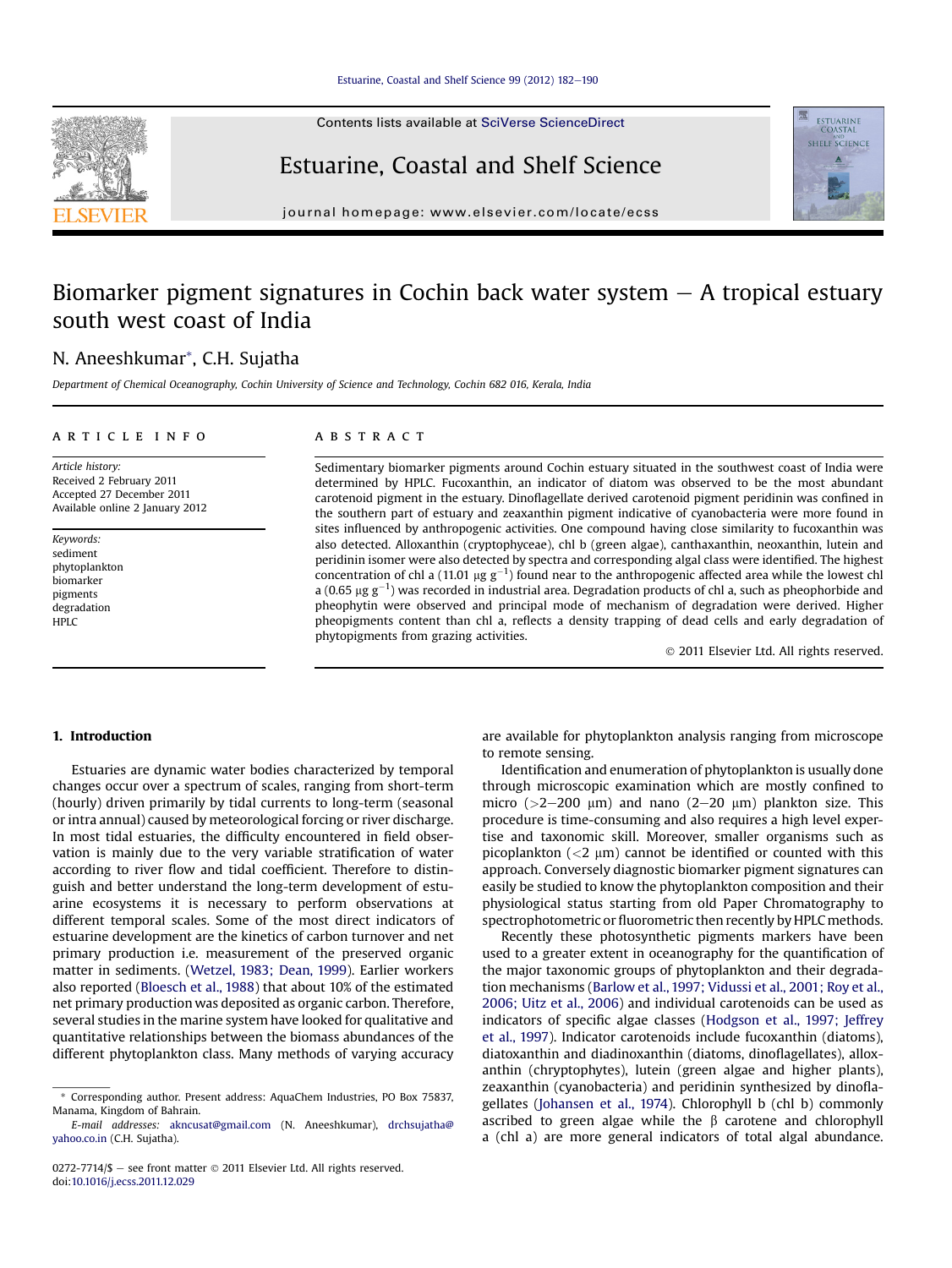However, selective loss of pigments with different stabilities during deposition can affect the relative abundance of specific carotenoid pigments ([Sanger, 1988; Hurley and Armstrong, 1990; Leavitt, 1993;](#page-8-0) [Cuddington and Leavitt, 1999; Bianchi et al., 2000](#page-8-0)). Distribution of major taxonomically significant pigments across micro algal Divisions/Classes were given in the Table 1.

The pigment-derived classes defined here do not strictly refer to the true size of phytoplankton as can be the case for studies based on chlorophyll size fraction. HPLC based pigment analysis may be insufficient for understanding the finer scales of phytoplankton dynamics and cannot generally be used to make taxonomic distinction with in the class. Certainly no single methodology or technique is ideal for resolving all the information relevant to the structure and dynamics of a phytoplankton community. Appraisal of present literature reveals that very little information is available on these aspects in the back waters of south west coast of India. Considering these in view, the current article focused to study the distribution of fossil pigments and their taxonomy in surface sediments situated in the Cochin back water systems.

## 2. Materials and method

## 2.1. Study area

The study area located in the Cochin backwaters, along  $9^{\circ}$  58" N to  $10^{\circ}$  10" N and  $76^{\circ}$  10" E to  $76^{\circ}30$ " E and forma multitudinal hydrographic system along the Kerala coast on the south west coast of India [\(Fig. 1](#page-2-0)).

#### Table 1

Distribution of major and taxonomically significant pigments across micro algal Divisions/Classes.

| Pigments*                                                                           |                                                               | Cyanobacterial radiation<br>Green lineage |                  |                  |                          | Red Lineage  |                |             |                 |             |                     |                     |            |             |                  |
|-------------------------------------------------------------------------------------|---------------------------------------------------------------|-------------------------------------------|------------------|------------------|--------------------------|--------------|----------------|-------------|-----------------|-------------|---------------------|---------------------|------------|-------------|------------------|
|                                                                                     |                                                               | (Cyanobacteria)<br>Cyanophyta             | Prochlorophyta   | Chlorophyta      | Prasinophyta             | Euglenophyta | Rhodophyta     | Cryptophyta | Bacillariophyta | Chrysophyta | Raphidophyta        | Eustigmatophyta     | Haptophyta | Dinophyta   | Prymnesiophyceae |
| Chlorophylls<br>Chlorophyll a<br>Chlorophyll b                                      | Chl a<br>Chl b<br>Chl c1<br>Chl c2<br>Chl c3<br>MgDVP         | $\blacksquare$                            | $\mathsf T$      | п                | ■                        | п            | $\blacksquare$ | п           | П               | п           | $\blacksquare$      | п                   |            | ■           |                  |
| Carotene                                                                            | [Caro]                                                        |                                           |                  |                  |                          |              |                |             |                 |             |                     |                     |            |             |                  |
| Old terminology<br>α<br>β<br>Υ<br>Xanthophylls                                      | <b>IUPAC</b><br>β, ε<br>$\beta$ , $\beta$<br>$\beta$ , $\psi$ | $\Box$                                    | $\Box$<br>$\Box$ | T<br>$\Box$<br>T | □<br>$\Box$              | $\Box$       |                | $\Box$      | T               | T           |                     | □<br>$\blacksquare$ |            | $\mathsf T$ | T<br>T           |
| Alloxanthin<br>Antheraxanthin<br>Astaxanthin<br>But-fucoxanthin                     | [Allo]<br>[Anth]<br>[Ast]<br>[But-fuco]                       |                                           |                  | T<br>T           | T                        | $\mathbf T$  |                | ■           |                 | ▬           |                     |                     |            |             |                  |
| Canthaxanthin<br>Crocoxanthin                                                       | [Cantha]<br>[Crol]                                            | $\mathbf T$                               |                  | $\mathsf T$      |                          |              |                |             | T               |             |                     | T                   |            |             |                  |
| Diadinoxanthin<br>Diatoxanthin<br>Dinoxanthin<br>Fucoxanthin<br>19' Hex-fucoxanthin | [Diadino]<br>[Diato]<br>[Dino]<br>[Fuco]<br>[Hex-fuco]        |                                           |                  |                  |                          | T            | п              |             | T<br>П          | T<br>п      | п<br>$\overline{T}$ |                     | п          | T<br>$\Box$ | ш<br>T<br>п<br>п |
| Lutein<br>9'-cis neoxanthin<br>Peridinin<br>Prasinoxanthin<br>Violaxanthin          | [Lut]<br>[Neo]<br>[Perid]<br>[Pra]<br>[Viola]                 |                                           |                  | ■<br>■<br>■      | $\Box$<br>$\blacksquare$ | $\mathbf T$  |                |             |                 |             |                     | п                   |            |             |                  |
| Zeaxanthin                                                                          | [Zea]                                                         | п                                         | ■                | $\Box$           |                          |              |                |             |                 |             |                     | T                   |            |             |                  |

The back water system covers an area of approximately 300  $\text{km}^2$ with one permanent bar mouth maintained at 12 m depth at Cochin and two seasonal openings during the peak monsoon period. The estuary is 16 km wide in the Vembanad lake area and there are several narrow canals along with those emptying municipal waste and other particulate organic matter into the estuary. Several major rivers Periyar, Muvattupuzha and Pampa discharge freshwater into the estuarine system. This estuary was classified as a tropical positive estuary, prone to strong tidal currents. The character of the estuary is also influenced by the adjoining rivers, altogether giving rise to seasonal and tidal fluctuations of hydrological conditions.

Station one (S1), (9" 58' 084 N 76"15' 498 E) is near to Cochin port; Station two (S2), (9" 58' 34 N 76" 16' E) is Bolgatty Island in the middle of estuary 500 m away from the above site a popular tourist haunt. The station three (S3),  $(9'' 57' 387 N 76'' 19' 579 E)$  is in the Champakara canal in close proximity to a fish market which is highly polluted. The waste from the fish market is habitually drained into the canal. Moreover waste from Cochin Corporation sites and urban and domestic wastes also considerably affect the pollution status of the canal. Fourth station (S4), Cheranellur ferry  $(10''$  04' 350 N 76"14'968 E) is also in the Periyar River. The ferry connects Cheranellur to Varapuzha and to Eloor. One of the largest industrial manufacturing centers, the Udyogmandal Industrial Estate, is located on the branch of the river periyar which passes to the north of Eloor, an island in the upper tidal reaches of the river. Industrial chemicals, leather and other goods are manufactured here. Many of the factories are located on the mainland, but several others are clustered on the north of the island, including FACT

Code:  $\blacksquare$  = major pigment (>10%);  $\square$  = minor pigment (1-10%); T = trace pigments (<1%) of the total Chlorophyll and Carotenoids, [Jeffrey et al. \(1997\), Wright \(2005\)](#page-7-0).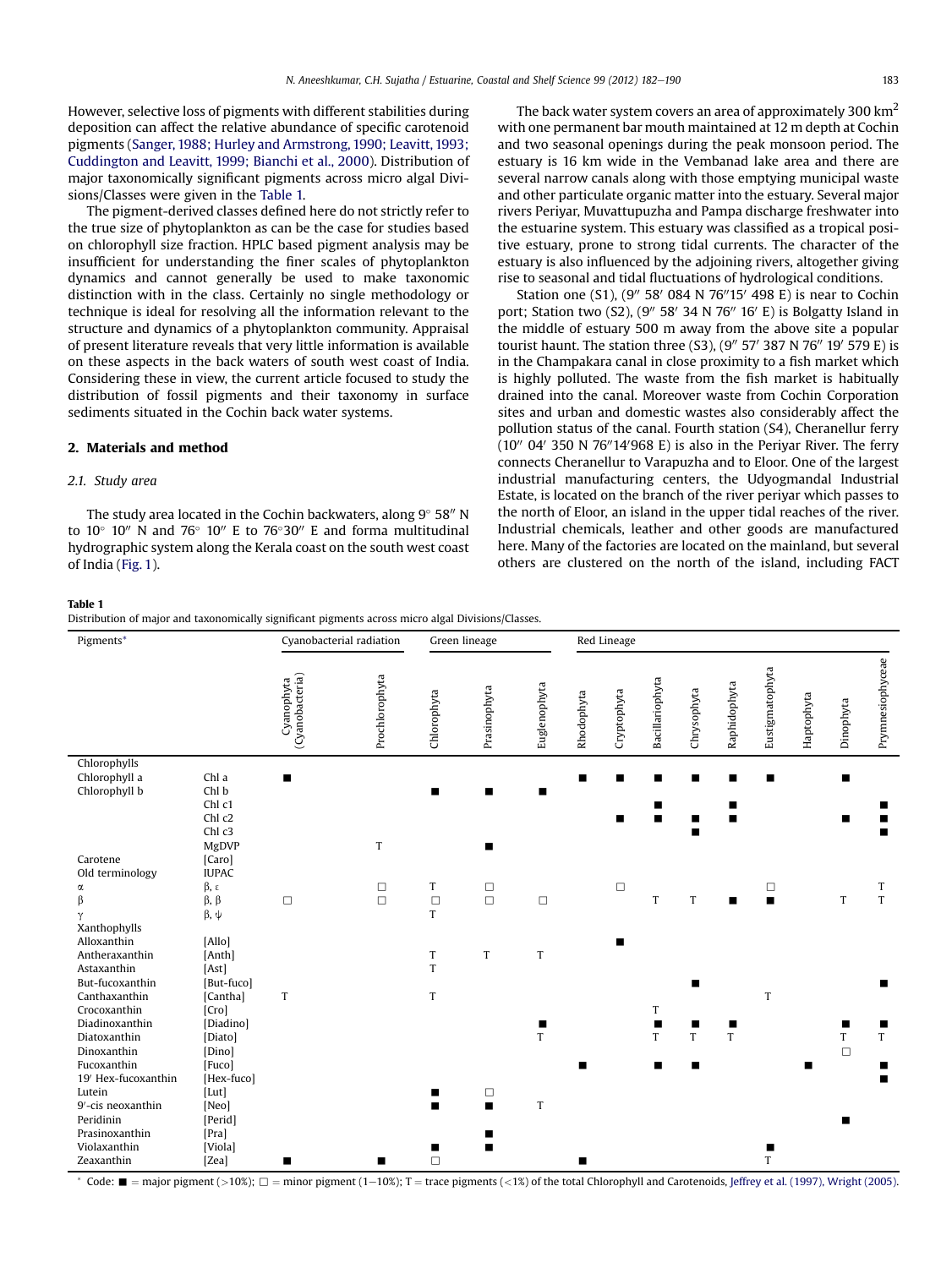<span id="page-2-0"></span>

Fig. 1. Map of Cochin estuary showing sampling Sites.

(Fertilizers and Chemicals Travancore), IRE (India Rare Earths), and Merchem and HIL (Hindustan Insecticides Limited). Consequently this site is enormously putting up with the upshots of pollution.

#### 2.2. Sample collection and preservation

Surface sediment samples were collected in peak summer (April 2007), using a stainless steel corer and stored in pre cleaned polyethylene bags for processing and transferred to the laboratory and preserved at  $4 \degree C$ . All the sediment samples (one sample and a duplicate from each site) for pigment analysis were immediately transferred to 15 ml vials kept in ice bags in the dark on return to the laboratory, stored in a  $-70$  °C freezer to render them more stable ([Yacobi et al., 1990](#page-8-0)). These were finally transferred for preservation under  $-80$  °C (SANIYO Ultra low MDFU-3086 maintained at  $-80$  °C) and then freeze-dried (Viotis BENCHTOP-2K SI 213489 Lyophilizer) at  $-40$  °C, 6-8 h at subdued light. All field and laboratory work was carried out in subdued light to minimize pigment degradation.

## 2.3. Analysis

HPLC analysis was carried out by DHI group Denmark as the HPL method (American Horn Point Laboratory) as reported by [Hooker](#page-7-0) [et al. \(2005\)](#page-7-0); NASA Technical Memorandum not separating  $\alpha-\beta$ carotene as described below. The freeze-dried samples were homogenized prior to sub sampling. After weighing, (approx. 0.1 mg) each sub sample was extracted in 95% acetone with internal standard (vitamin E) sonicated in an ice cold sonication bath for 10 min, mixed on a vortex mixer allowed to extract at 4  $\degree$ C for 20 h and vortexed again. Extracts were then filtered through  $0.2 \mu m$ teflon syringe filters to remove cell and filter debris, transferred to HPLC vials and placed in the cooling rack of the HPLC. 357  $\mu$ l buffer and 143 µl extract were injected on the HPLC (Shimadzu LC-10A HPLC System with LC solution software) using a pre treatment program. The detection wavelength was 420 and 450 nm and the flow rate was 12.5  $\mu$ l min<sup>-1</sup>.

## 2.4. Microscopic analysis of phytoplankton

For analyzing phytoplankton cell counts and composition, water samples were filtered through a phytoplankton net  $(20 \mu$  mesh size) made of bolting silk. The filtrate was preserved in Lugol's iodine solution. A setting and siphoning procedure was followed to concentrate samples from 250 ml to 20 ml. For counting phytoplankton cells and identification of genera and species, the concentrated samples were thoroughly shaken and from each 1 ml replicates were transferred into a Sedgewick-Rafter plankton counting chamber and examined by using biological microscope (OLYMPUS; MLX) at  $200 \times$  magnification. The whole slide (1000 fields) was counted for diatoms and dinoflagellates. Generic and species identification was done according to keys provided by earlier researchers. The planktonic micro algae filtered from 100 L of water was made up to a fixed volume concentrate. 1 ml of this sample was transferred to the sedge wick-Rafter counting cell (the volume of this chamber is 1 ml). The number of micro algae present in the cell 1000 grids was calculated. Repeated the counting for three times and took the average. The total number of planktonic algal species present in water sample was calculated using the formula,

## $N = m \times v/V$

 $N =$  total number of phytoplankton cell per liter of water filtered;  $m =$  average number of phytoplankton cells in 1 ml of plankton sample;  $v =$  volume of plankton concentrate (ml);  $V =$  volume of total water filtered (L).

#### 3. Results and discussion

#### 3.1. Hydrological background

Kerala State is a strip of land with a coastline 560 km long and width varying from 11 to 124 km. About 16.40% and 54.17% of landforms are within  $0-10$  m and  $10-300$  m. Cochin Estuarine System (Fig. 1) is about 100 km long and  $3-4$  km wide and is a part of Vembanadu Lake, the largest estuary along the west coast of India. Two rivers, Periyar and Muvattupuzha discharge into the backwaters, whereas Thannermukkom bund (was constructed in 1974) regulates the flow from four rivers namely Meenachil, Manimala, Achankovil and Pamba and these total six rivers discharge about 20000  $\times$  10<sup>6</sup> m<sup>3</sup> of freshwater into the estuary annually ([Srinivas et al., 2003\)](#page-8-0), which includes 104 million liters of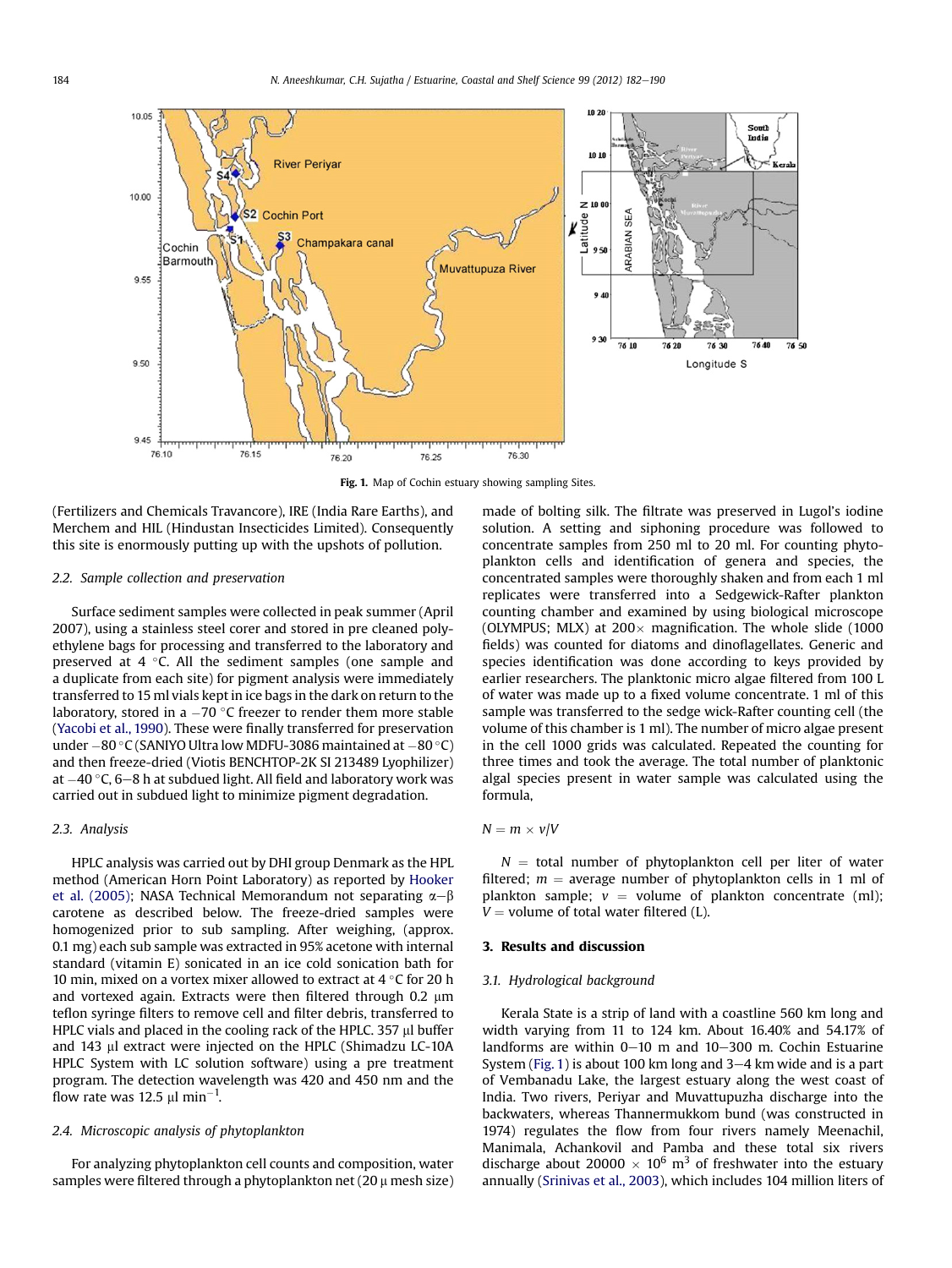partially treated and untreated industrial effluents generated everyday by a large number of industries ([Menon et al., 2000](#page-8-0)).

The Cochin harbor and its neighboring environment are natural and have a permanent connection (Cochin gut-tidal inlet) with the sea; houses the second largest port along the west coast of India. It has three dredged channels. All the dredged channels are maintained at a depth of  $10-15$  m. The climate is typical of tropical features yielding 60–65% of the total rainfall ( $\approx$ 300 cm) in monsoon (June to September), winter in post-monsoon (October-January) and summer at pre-monsoon (February-May). During the monsoon period, heavy rainfall results high river discharge which eventually reach the estuary through waterways of Cochin port. Stratification often develops and results in conditions with less dense river water at surface and high dense seawater at the bottom layers. The estuary is well-mixed and homogeneity exists in the water column and development of turbidity maxima during high tide within the estuary is very noticeable. The typical weather from March to May is hot (30–36 °C) and pleasant in December (22–25 °C). The seasonal wind direction is South West during monsoon and North East at post-monsoon and speed attain 45–55 km  $h^{-1}$  during such squally weather; also humidity is on the higher side  $(70-80%)$  due to naval influence. Such hydrographic features and circulation pattern complicate the sedimentation characteristics of these estuarine channels. The sedimentation features at the Cochin port vary according to season(s). The sediments are a mixture of clay and silt  $(70-85%)$  and sandy in the estuary. During pre and post-monsoon, sedimentation in the inner channels is minimum and maximum at monsoon and bed of approach channel rises to 1 m per annum ([ICMAM PD, 2002\)](#page-7-0). The tropical estuarine environment shows multitude features which characterize freshwater and seawater mixing and provides a breeding ground for marine organisms. The stations S1 and S2 are seaward end of the study area the estuary, salinity ranges between 0.1 and 34.64 (avg 16.8) while stations S3 and S4 are in back water where the salinity ranges from 0.02 to 13.97 (avg.2.13). The highest salinity was recorded at pre and postmonsoon and the salinity decreases with the onset of monsoon and became poorly freshwater in character. Nitrate varied between 0.44 and 2.96 at backwaters and  $0.17-3.41$  mg/L at estuary. Higher concentration were recorded during monsoon season while vertical mixing due to solar heating during post and pre-monsoon causes proliferation of phytoplankton leading rapid removal of nutrients from euphotic zone. Phosphate exhibits similar pattern as that of nitrate. Phosphate concentration varied between 0.05 and 4.41(backwaters) and  $0.02-0.66$ (Estuary) mg/L. In the present investigation the high value of phosphate  $(1-4 \text{ mg/L})$  and Nitrate  $(0.4-2 \text{ mg/L})$  were recorded at Champakara canal (S3). Nitrite showed a different pattern compared to phosphate and nitrate, highest concentration were observed in pre-monsoon and lowest in peak monsoon. Spatially nitrite ranges from 0.01 to 0.43 (avg 0.16) at back water and ND  $-$  0.60 (avg 0.18) mg/L estuarine zone. It is observed that region of high concentration of chlorophyll are characterized by the pockets of high anthropogenic discharge where high concentration of nutrient were observed.

Examination of existing literature on this area reveals that totally more than 700 species of flora and fauna comprising  $65-194$ species of phytoplankton, 135 species of zooplankton 199 species of benthos, 150 species of fishes and 7 species of mangroves were recorded between 1958 and 2002[\(ICMAM PD, 2002\)](#page-7-0). Present and previous ([Sreekumar and Joseph, 1995; Selveraj et al., 2003;](#page-8-0) [Sanilkumar, 2009](#page-8-0)) phytoplankton analysis in the study area appended in the Table 2. The Present study reveals the presence of 43 species diatoms (Bacillariophyceae), 2 species chlorophyceae and 40 species of dinoflagellates at station S1. 42 species Diatoms (bacillariophyceae), 2 species chlorophyceae and 4 species of dinoflagellates at station S2 whereas 66 species of bacillariophyceae, 1 species of chlorophyceae, 4 species of dinofllagellates, 1 species of chrysophyceae and 1 stroptophyceae species were detected at champakara (S3) site. Station S4 Cheranellur, 52 species of Diatoms (bacillariophyceae) 2 species chlorophyceae and 6 species dinoflagellates were detected. The dominant species are Cheatoceros, Amphiphora alata, Cosinodiscus marginatus, Biddulphia sp, Cyclotella striata, Skeletonema costatum, Thalassionema nitzschiodes, Thalassiosira sp, Heterocapsia, Pediastrum duplex, Nitzschia sp. During pre-monsoon, the phytoplankton production in the estuary was high and fairly stable, with the dominant diatoms being Chaetoceros, Coscinodiscus, S. costatum, Pleurosigma and Nitzchia sp, and dinoflagellates of the genera Peridinium, Gymnodinium and Ceratium. During monsoon, the flora was mostly freshwater species of the genera Pledorina, Volvox, Pediastrum and Desmids. The abundance of species diversity of phytoplankton is varied in the estuarine and back water regions. [Madhu et al. \(2007\)](#page-8-0) has inferred that the proliferation of diatoms or the 'Biological spring' falls during the monsoon months, when the diatom peaks coincide with low salinity and temperature, associated with high concentration of nutrients. From this data it is clear that the pico phytoplanktons and nano phytoplanktons are rarely detected by common microscopic methodology. This study attempted to find out the nano and pico phytoplankton in the surface sediment of these areas which are rarely detected by common microscopic method.

For more than thirty years oceanographers have been scrutinizing biomarker pigments in the sediments starting from [Vallentyne \(1954\)](#page-8-0) to [Uitz et al. \(2006\)](#page-8-0). These studies noted the universal presence of chlorophyll derivative and carotenoids in surface and older sediment material from corer. Chl a is a ubiquitous pigment and can be used as a global algal biomass indicator. Different degradation products (pheophorbide-a and pheophytin-a) from chl a also were characterized and are the derived degradation products by the demetallation of chl a associated to grazing activities were found in high concentrations essentially in the nutrient enriched areas (S3). The examination of possible pathways of degradation of

|--|--|

The phytoplankton species determined form the study area by using the microscopic technique.

|                | Bacillariophyta | Chlorophyta | Chrysophyta | Dinophyta | Straptophyta             | Year of study     |
|----------------|-----------------|-------------|-------------|-----------|--------------------------|-------------------|
| S1             | 43              |             | -           | 40        | $\overline{\phantom{a}}$ | Present           |
| S <sub>2</sub> | 42              |             | -           |           | $\overline{\phantom{a}}$ | Present           |
| S <sub>3</sub> | 66              |             |             |           |                          | Present           |
| S4             | 52              |             | -           |           |                          | Present           |
|                | 66              |             |             |           | $\overline{\phantom{a}}$ | 1995*             |
|                | 58              |             | -           |           | $\overline{\phantom{a}}$ | 2003              |
|                | 28              |             |             |           |                          | $2009^{\ddagger}$ |
|                |                 |             |             |           |                          |                   |

[Sreekumar and Joseph \(1995\).](#page-8-0)

[Selveraj et al. \(2003\)](#page-8-0).

[Sanilkumar \(2009\).](#page-8-0)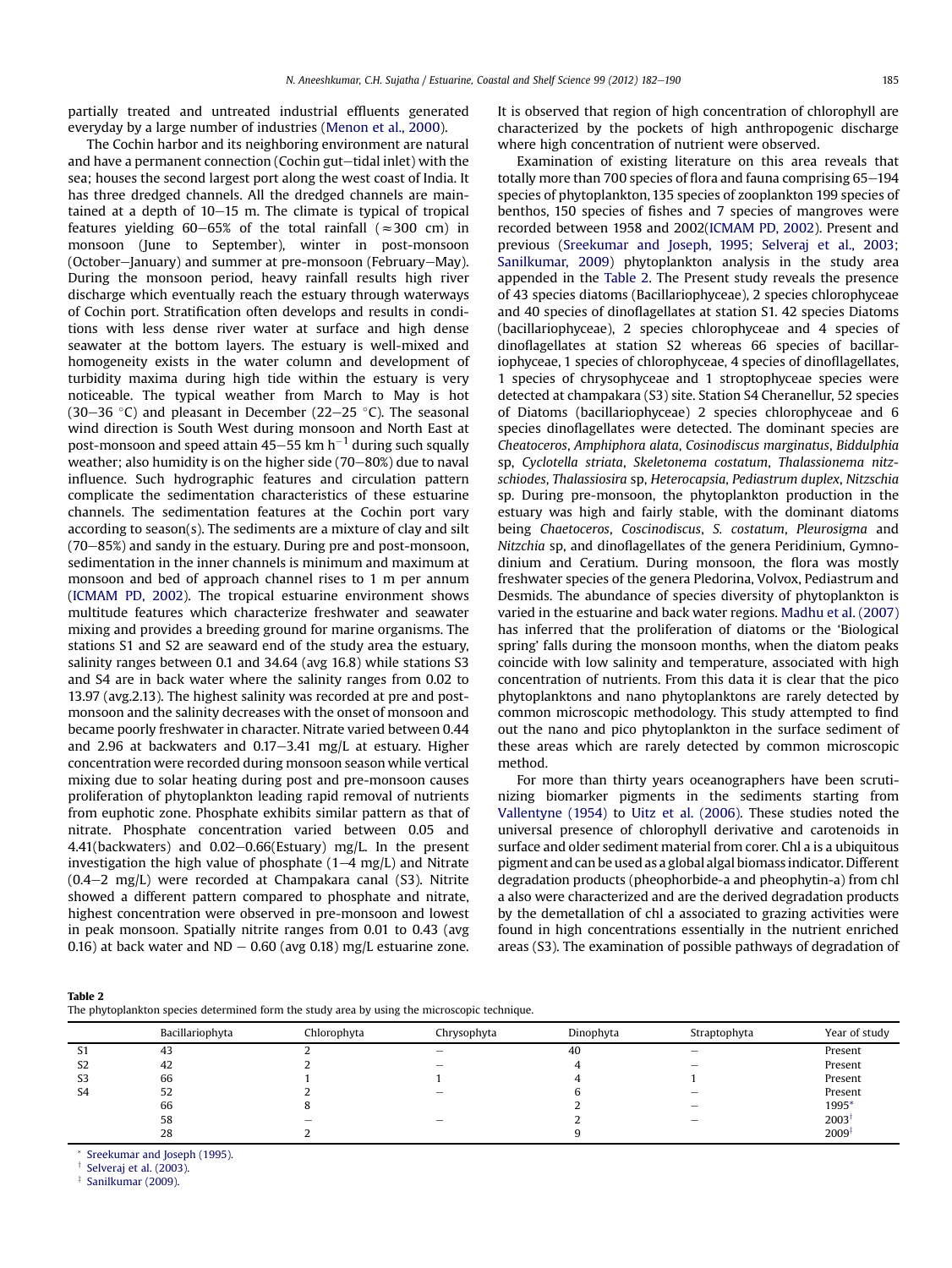<span id="page-4-0"></span>chl a is usually limited by the success of these degradation pigment identification. Chl b was the next important pigment detected at low concentration. With the protocol followed, complete resolution and separation of  $\alpha$  &  $\beta$  carotene could not be achieved and these pigments were therefore grouped together and treated as total  $carotenoids. Xanthophylls - alloxanthin, canthaxanthin, diatox$ anthin, fucoxanthin, fuco like, neoxanthin, lutein, peridinin, peridinin isomer and zeaxanthin were detected (Fig. 2a and b).

## 3.2. Degradation products from chlorophyll pigments

Although most of the chlorophyll in healthy plant tissue is chl a, its degradation products may be relatively more abundant in sediments. Speculative pathways of degradation based on all the available portion of the plant detritus from both the plankton and benthos which are ultimately deposited on the bottom. They are observed to become a potential food source for bacteria, protozoa, and other benthic organisms whose feeding activities could possibly convert the chlorophyll to pheopigments [\(Currie, 1962](#page-7-0)). In the present scheme of research the degradation of chl a were evidenced by the detection of pheophytin a and pheophorbide a and the concentration of former were three times higher than later in all the studied stations, but pheophorbide a, was found below detectable level at station S4. Pheophorbide a and pheophytin a shows a remarkable increase in concentration of about three times to chl a. Pheophytin a is significantly (35.33  $\mu$ g g<sup>-1</sup>) present at <br>station S3, S1 (2.33  $\mu$ g g<sup>-1</sup>), S2 (5.27  $\mu$ g g<sup>-1</sup>) and S4 (0.9  $\mu$ g g<sup>-1</sup>) station S3. S1 (2.33  $\mu$ g g<sup>-1</sup>), S2 (5.27  $\mu$ g g<sup>-1</sup>) and S4 (0.9  $\mu$ g g<sup>-1</sup>)<br>shows about naarly 27% of chl a (Fig. 3). These results suggest that shows about nearly 27% of chl a ([Fig. 3\)](#page-5-0). These results suggest that there was a shift in the dominant mode of chlorophyll degradation and earlier works [\(Kowalewska et al., 2004\)](#page-7-0) support this scenario. One mechanism of degradation involving the loss of  $Mg^{2+}$  ions and COOCH3, that is the formation of pyropheophytin a, was considered to be, but there is no evidence for the detection of pyropheophytin. In this contest a two step slow mechanism was proven, first the loss of  $Mg^{2+}$  ions resulting the formation of Pheophytin a and then phytol side chain resulting the formation of Pheophorbide a [\(Fig. 4\)](#page-6-0).

This two step mechanism of chl a degradation is well established in the literatures ([Scheer, 1991\)](#page-8-0) and it involves the loss of  $Mg^{2+}$  ion



Fig. 2. a) Reverse phase HPLC spectra Absorbance (420 and 450 nm at stations S1, S2 from top to bottom). b) Reverse phase HPLC spectra Absorbance (420 and 450 nm at stations S3 and S4 from top to bottom).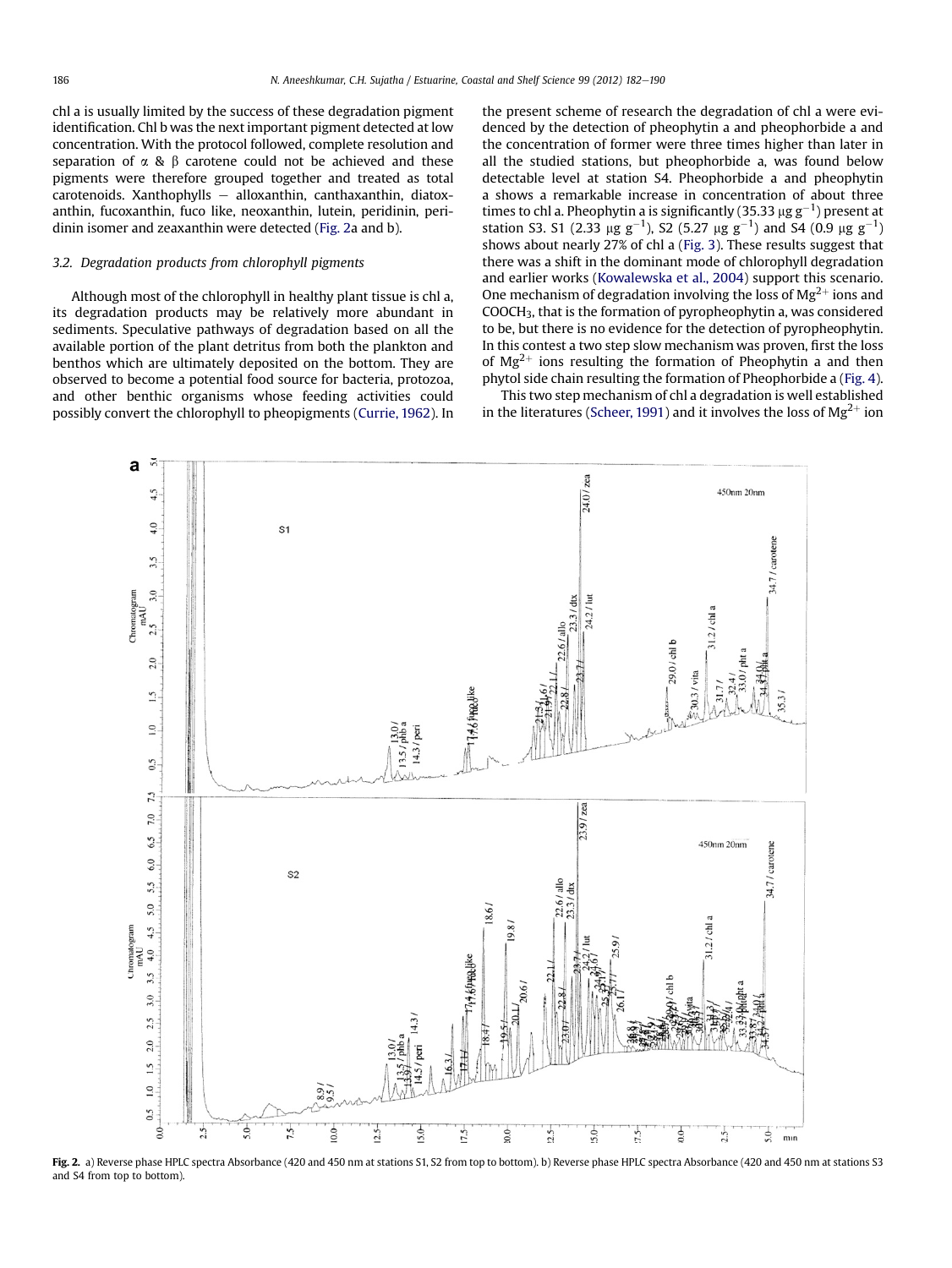<span id="page-5-0"></span>from the tetrapyrrole ring (type 1 degradation, [Brown et al., 1981\)](#page-7-0) followed by the loss of phytol chain and various side groups. This could be further confirmed by the pheophytin a and pheophorbide a concentration i.e former is higher than later which indicates a more recent and advanced degradation state of the sediment. Since the pheophytin a will form first followed by the formation of pheophorbide a [\(Fig. 4](#page-6-0)). Very low concentration of pheophytin and below detectable level of pheophorbide at the station S4 indicates the low production and grazing activities in this station due to low light penetration owing to various anthropogenic activities.

#### 3.3. Taxonomic pigments

Chromatographic analysis revealed the presence of a wide range of pigments exhibiting clear spatial variability. Identification was based on the retention time and peak shape, i.e. through fingerprint matching with known peak shape from the diode array spectral library which were created by running pure standard of individual pigments. The concentrations of the pigments were computed from the peak areas. Summary of sedimentary pigments recovered data; their taxonomic affinities and relative stability are given in the [Table 3.](#page-6-0)

Distribution of chl a and its degradation products in the study area were given in the Fig. 3. chl a is maximum at Champakara



Fig. 3. Distribution of Chlorophylls and its degradation pigments.

station, S3 (11.01  $\mu$ g g<sup>-1</sup>); the next at estuarine site, S1 and S2 (0.95 and 1.69  $\mu$ g g<sup>-1</sup>) respectively Low concentration was found at (0.95 and 1.69  $\mu$ g g<sup>-1</sup>) respectively. Low concentration was found at<br>Cherapellur canal (S4) 0.65 ug g<sup>-1</sup>. The bigh chl a concentration at S3 Cheranellur canal (S4) 0.65  $\mu$ g g<sup>-1</sup>. The high chl a concentration at S3 is the result of accumulation of fresh phytoplankton cells in the is the result of accumulation of fresh phytoplankton cells in the sediment, and could be explained by the proximity of the fish market

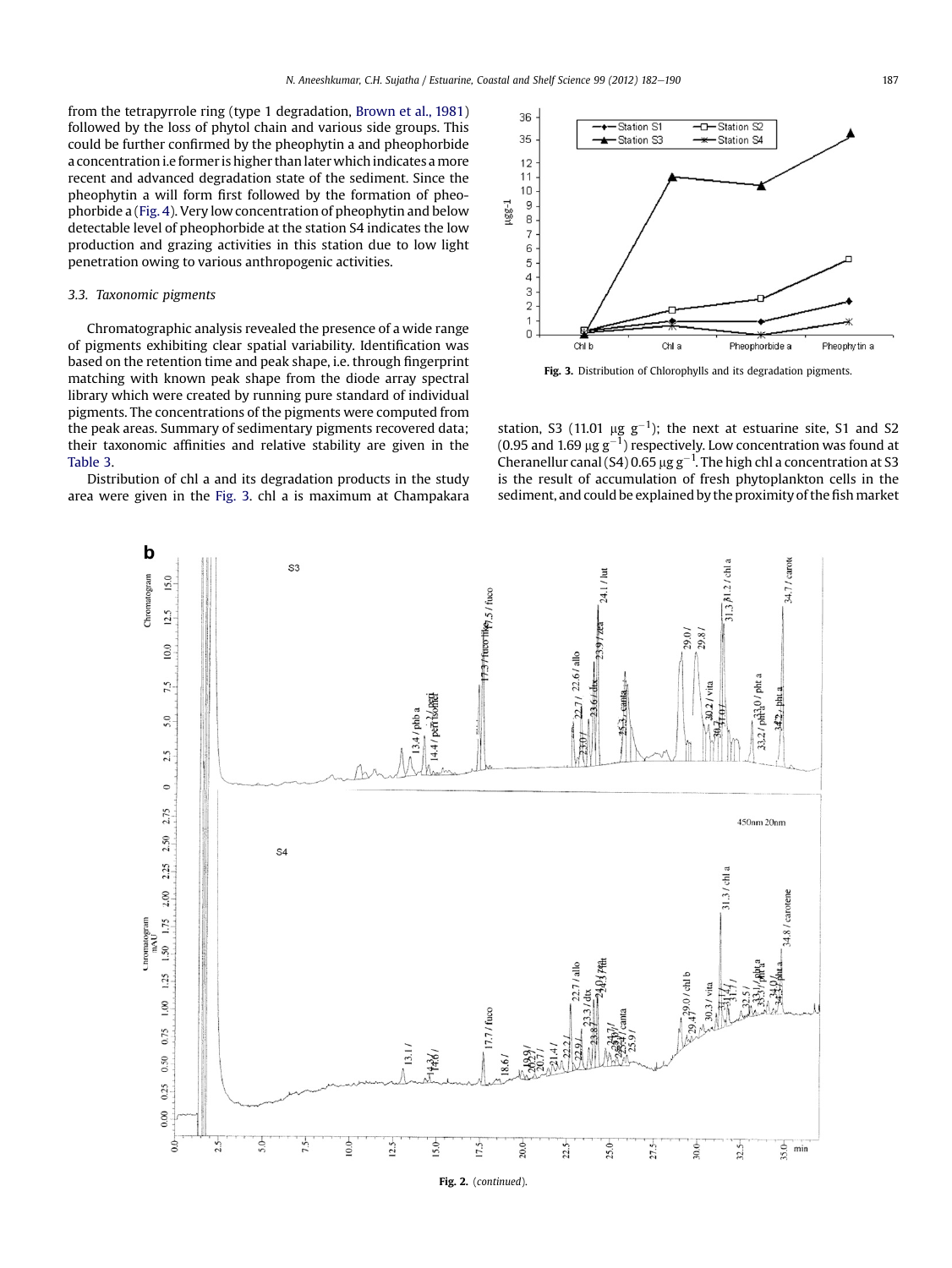<span id="page-6-0"></span>

Fig. 4. Scheme of Chlorophyll a and b Transformation pathways.

where large nutrient introduction into the canal through the effluents from the harbor and sewage activities. Variations in evenness index are due to the influence of fluctuation in the hydrological characteristics of the estuarine environment and similar reports were acknowledged previously ([Sreekumar and Joseph, 1998\)](#page-8-0). The abundance in similarity of microflora between this area, S4 and rest of the estuary was low due to the effect of pollution.

Fucoxanthin or Fuco (Fig. 5), a tracer of diatoms, were found in high amounts at S3 (2.09  $\mu$ g g<sup>-1</sup>) similar to chl a. Insignificant

## Table 3

Summary of pigments recovered in the sediments during the study and their taxonomic affinities.

| SI | Pigments          | Algal divisions                         | Stability*     |
|----|-------------------|-----------------------------------------|----------------|
| 1  | Chl a             | All photosynthetic Algae,               | 3              |
|    |                   | <b>Excluding Prochlorophyts</b>         |                |
| 2  | Chl b             | Greenalgae, Euglenophyta, plants        | 2              |
| 3  | Pheophorbide a    | Grazing, Senescent diatoms              | 3              |
| 4  | Pheophytin a      | Chl a derivative (all)                  | 1              |
|    | <b>Carotenes</b>  |                                         |                |
| 5  | α&β               | Plants, Algae                           | 2 & 1          |
|    | Xanthopylls       |                                         |                |
| 6  | Alloxanthin       | Cryptophyta                             | 1              |
| 7  | Canthaxanthin     | Cyanobacteria, Chlorophyta,             | 1              |
|    |                   | Eustigmatophyta                         |                |
| 8  | Diatoxanthin      | Bacillariophyta, Dinophyta, Chrysophyta | 2              |
| 9  | Fucoxanthin       | Bacillariophyta, prymnesiophytes,       | $\overline{2}$ |
|    |                   | Chrysophyta, Raphidophytes,             |                |
|    |                   | several dinoflagellats                  |                |
| 11 | Fucoxanthin like  | Chromophytes and nanoflagellates        |                |
| 12 | Peridinin isomer  |                                         |                |
| 13 | Lutein            | Chlorophyta, Euglenophyta, Plantae      | 1              |
| 14 | 9'-cis neoxanthin | Prasinophyta, Chlorophyta, Euglenophyta | 4              |
| 15 | Peridinin         | Dinoflagellates, Dinophyta              | 4              |
| 16 | Zeaxanthin        | Cyanobacteria (Cyanophyta)              | 1              |

The relative degree of chemical stability is ranked from most  $(1)$  to least  $(4)$ stable, from [Leavitt and Hodgson \(2001\).](#page-7-0) Pigments with least stability are rarely found in the sediment. Fig. 5. Distribution of Marker pigments in the study area.

concentrations were found in the station S4 (0.05  $\mu$ g g<sup>-1</sup>) while in<br>the estuaring zone, 0.10  $\mu$ g g<sup>-1</sup> and 0.38  $\mu$ g g<sup>-1</sup> were reported at the estuarine zone, 0.10  $\mu$ g g<sup>-1</sup> and 0.38  $\mu$ g g<sup>-1</sup> were reported at stations S1 and S2 respectively reflecting the wide distribution of diatoms. The photoprotecting zeaxanthin or Zea (Fig. 5), generally found in cyanobacteria and prochlorophytes was remarkably present in S1 (0.5  $\mu$ g g<sup>-1</sup>) and S2 (0.72  $\mu$ g g<sup>-1</sup>), and S3 (1.06  $\mu$ g g<sup>-1</sup>)<br>stations. This zones are usually characterized by high and constant stations. This zones are usually characterized by high and constant nutrient input but a reduction of cyanobacterial concentration were reported in the station S4 (0.07  $\mu$ g g<sup>-1</sup>) a nutrient deficient area.

Diatoxanthin typical pigments of diatoms and prymnesiophytes also showed same pattern as Fuco. Dinoflagellates derived marker pigment peridinin was 0.95  $\mu$ g g<sup>-1</sup> at S3 but very low concentration (0.06  $\mu$ g g $^{-1}$ ) in estuarine station S1 & S2 and it was not detected at

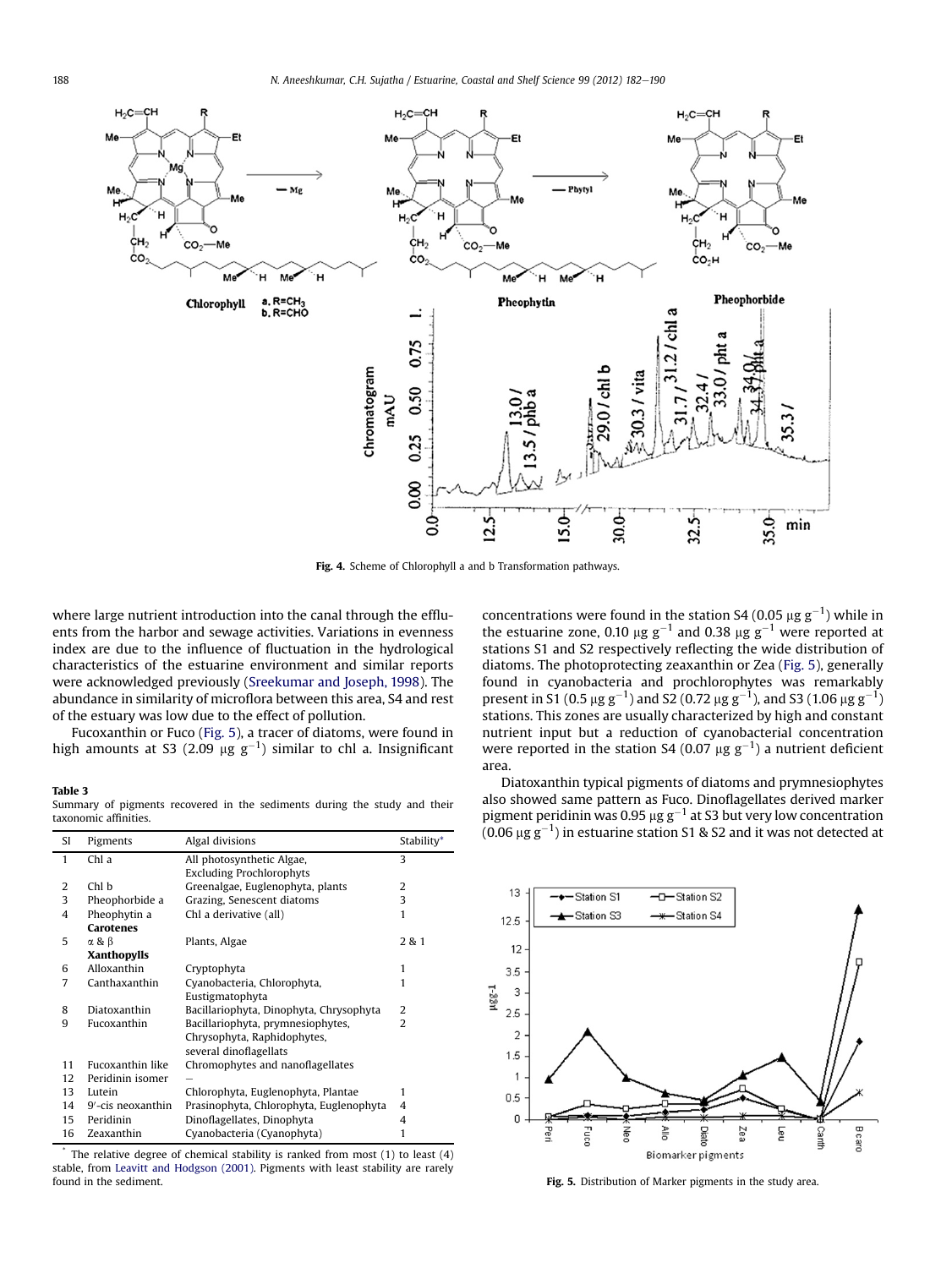<span id="page-7-0"></span>S4. This type of restricted distribution of dinoflagellates in estuarine environment was well described by Incze and Yentsch in 1981. The reason was observed to be due to prevailing salinity gradient. In addition to peridinin, peridinin isomer was also detected at station S3 only [\(Fig. 2](#page-4-0)b).

One compound that has a structure close to fucoxanthin (Fuco like) was detected and has a distinct distribution and was found only in the samples where peridinin was present (S1, S2 & S3) [\(Fig. 2a](#page-4-0) and b). Previous studies ([Tangen and Bjornland, 1981; Wright and Jeffry,](#page-8-0) [1987\)](#page-8-0) elucidates that dinoflagellates do not synthesize simultaneously peridinin and fucoxanthin like compounds. Similar observation was recorded by Denant et al. (1991) and assumed fuco like compound originates from species that are not dinoflagellates but those live in close association with them.

Associated with chl b, neoxanthin and lutein (typical indicators of chlorophytes and prasinophytes), were found in significant concentrations in the estuarine sediments. The presence of chl b, as an indicator of green algae is notable ([Fig. 3\)](#page-5-0) which is absent in the station S3 and very low concentration was reported at other stations. Lutein typical indicators of chlorophytes a green algae were present at all stations 0.5  $\mu$ g g<sup>-1</sup> (S1), 0.72  $\mu$ g g<sup>-1</sup> (S2) and 0.07  $\mu$ g g<sup>-1</sup> (S4)  $\mu$ g g<sup>-1</sup> and 1.48  $\mu$ g g<sup>-1</sup> at station S3 ([Fig. 5\)](#page-6-0) indicated that chl b is liable and undergoes rapid degradation. Lower or absence of chl b content along with some marker pigments at station S4 noted during the study supports the low contribution of green algae inferring an important localized contribution of green pico phytoplankton in coastal upwelling waters (S1, S2 and S3) [\(Fig. 5](#page-6-0)). Although diatoms (chl a) have been identified throughout the sediment core, chl c, which occur in all diatoms, were not observed in any of the extracts. Previous workers have also failed to detect chl c in sediments where diatom exist and have explained to a high chlorophyll a:c ratio in the diatoms ([Vincent et al., 1993](#page-8-0)).

The ratio lutein to chl b, an indicator of chlorophytes and Type 1 prasinophytes (Leut: Chl  $b = 0.30 - 1.7$  and 0-0.18; [Wright, 2005\)](#page-8-0) respectively were calculated and found at station S1, S2 and S4 with ratio 0.4, 0.8 and 0.84 respectively explains the presence of chlorophytes. Neoxanthin, an indicator of euglenophyta were not detected at S4 but it is distributed significantly in all other stations. Presence of alloxanthin, a carotenoid characteristic of strict planktonic cryptophytes appears to develop at all sites but is rare in the station S4. Over all a reduction of minor pigment was observed in the Cheranellur ferry (S4) indicating that decreased total primary production of phytoplankton (Lami et al., 2000). Moderate proliferations of phytoplankton production in the estuary and a eutrophic trend in Champakara site were observed due to high input of domestic and sewage wastes.

## 4. Conclusions

The Cochin estuary could be considered as a unique model for studying the chemotaxonomic compositions of sedimentary biomarker pigment signatures. Pigment concentration varied over a great range along all these stations studied. chl a distribution was found maximum at anthropogenic effected area and then at the estuary and then comes the industrial polluted area. These results suggest a marked influence of environment variability in the productivity and possible difference in exchange mechanism of nutrients across the different featured stations. The degradation product of chl a are found to be pheophytin  $a >$  pheophorbide a, indicating a recent and advanced situation of degradation of the sediment. The taxonomic pigments, fucoxanthin a marker of diatoms; zeaxanthin of cyanobacteria; alloxanthin of cryptomonads; peridinin of dinoflagellates and chl b of green algae, reflects specific distributions along the explored different sites which are having distinct aquatic character. Compounds with a fucoxanthin like structure showed good ally with peridinin evidences the potential presence of phytoplankton species which has close association with dinoflagellates. The association between the microscopically determined species diversity and HPLC determined species diversity was reasonably good. Some pigments that may exist in the estuary were not successfully isolated or identified including chl c, fucoxanthin derivatives and peridinin isomer. Further research is initiated to strengthen and evaluate the degree of pigment degradation and destruction in situ as well as to quantify how much breakdown occurs during core extrusion and handling analytical methodologies.

### Acknowledgements

We thank Director, School of Marine Sciences, CUSAT, Cochin and Dr. N. Chandramohanakumar, Head, Department of Chemical Oceanography, CUSAT for providing laboratory facilities and suggestions.

#### References

- Barlow, R.G., Cummings, D.G., Gibb, S.W., 1997. Improved resolution of mono- and divinyl chlorophylls a and b and zeaxanthin and lutein in phytoplankton extracts using reverse phase C-8 HPLC. Marine Ecology Progress Series 161, 303-307.
- Bianchi, T.S., Johansson, B., Elmgren, R., 2000. Breakdown of phytoplankton pigments in Baltic sediments: effects of anoxia and loss of deposit-feeding macrofauna. Journal of Experimental Marine Biology and Ecology 251, 161-183.
- Bloesch, J., Stadelmann, P., Bührer, H., 1988. Primary production, mineralization and sedimentation in the euphotic zone of the Swiss lake. Limnology and Oceanography 22, 511-526.
- Brown, L., Hargrave, B., MacKinnon, M., 1981. Analysis of chlorophyll a in sediments by high-pressure liquid chromatography. Canadian Journal of Fisheries and Aquatic Sciences 38, 205-214.
- Cuddington, K., Leavitt, P.R., 1999. An individual-based model of pigment flux in lakes: implications for organic biogeochemistry and paleoecology. Canadian Journal of Fisheries and Aquatic Sciences 56, 1964-1977.
- Currie, R.I., 1962. Pigments in zooplankton faeces. Nature 193, 956-957.
- Dean, W.E., 1999. The carbon cycle and biogeochemical dynamics in lake sediments. Journal of Paleolimnology 21, 375-393.
- Denant, V., Saliot, A., Mantoura, R.F.C., 1991. Distribution of algal chlorophyll and carotenoid pigments in a stratified estuary: the Kraka River, Adriatic Sea. Marine Chemistry 32, 285-297.
- Hodgson, D.A., Wright, S.W., Davies, N., 1997. Mass Spectrometry and reverse phase HPLC techniques for the identification of degraded fossil pigments in lake sediments and their application in paleolimnology. Journal of Paleolimnology 18, 335-350.
- Hooker, S.B., Van Heukelem, L., Thomas, C.S., Claustre, H., Ras, J., Barlow, R., Sessions, H., Schluter, L., Perl, J., Trees, C., Stuart, V., Head, H., Clementson, L., Fishwick, J., Llewellyn, C., Aiken, J., 2005. The Second SeaWiFS HPLC Analysis Round-Robin Experiment (SeaHARRE-2). NASA, Goddard Space Flight Center, Maryland, Technical Memorandum NASA/TM-2005-212787, pp. 112.
- Hurley, J.P., Armstrong, D.E., 1990. Fluxes and transformations of aquatic pigments in Lake Mendota, Wisconsin. Limnology and Oceanography 35, 384e398.
- ICMAM PD, 2002. Critical habitat information system technical report. [http://www.](http://www.icmam.gov.in/COC.PDF) [icmam.gov.in/COC.PDF](http://www.icmam.gov.in/COC.PDF) (accessed May 2011).
- Incze, L.S., Yentsch, C.M., 1981. Stable density fronts and dinoflagellats patches in a tidal estuary. Estuarine, Coastal and Shelf Science 13, 547-556.
- Jeffrey, S.W., Mantoura, R.F.C., Wright, S.W. (Eds.), 1997. Phytoplankton Pigment in Oceanography: Guidelines to Modern Methods. UNESCO Publications, pp. 39-84.
- Johansen, J.E., Sevc, W.A., Liaaen-Jensen, S., Haxo, F.T., 1974. Carotenoids of the dinophyceae. Photochemistry 13, 2261-2271.
- Kowalewska, G., Wawrzyniak-Wydrowska, B., Szymczak-Zy1a, M., 2004. Chlorophyll a and its derivatives in sediments of the Odra estuary as a measure of its eutrophication. Marine Pollution Bulletin 49, 148-153.
- Lami, A., Cameron, N., Korhola, A. (Eds.), 2000. Paleolimnology and Ecosystem Dynamics at Remote European Alpine Lakes. Journal of Paleolimnology 59 (Suppl. 1), 15-28.
- Leavitt, P.R., 1993. A review of factors that regulate carotenoid and chlorophyll deposition and fossil pigment abundance. Journal of Paleolimnology 9, 109-127.
- Leavitt, P.R., Hodgson, D.A., 2001. Sedimentary pigments. In: Smol, J.P., Birks, H.J.B., Last, W.M. (Eds.), Tracking Environmental Change Using Lake Sediments, Terrestrial, Algal and Siliceous Indicators, vol. 3. Kluwer Academic Publishers, Dordrecht, the Netherlands, pp. 295-325.